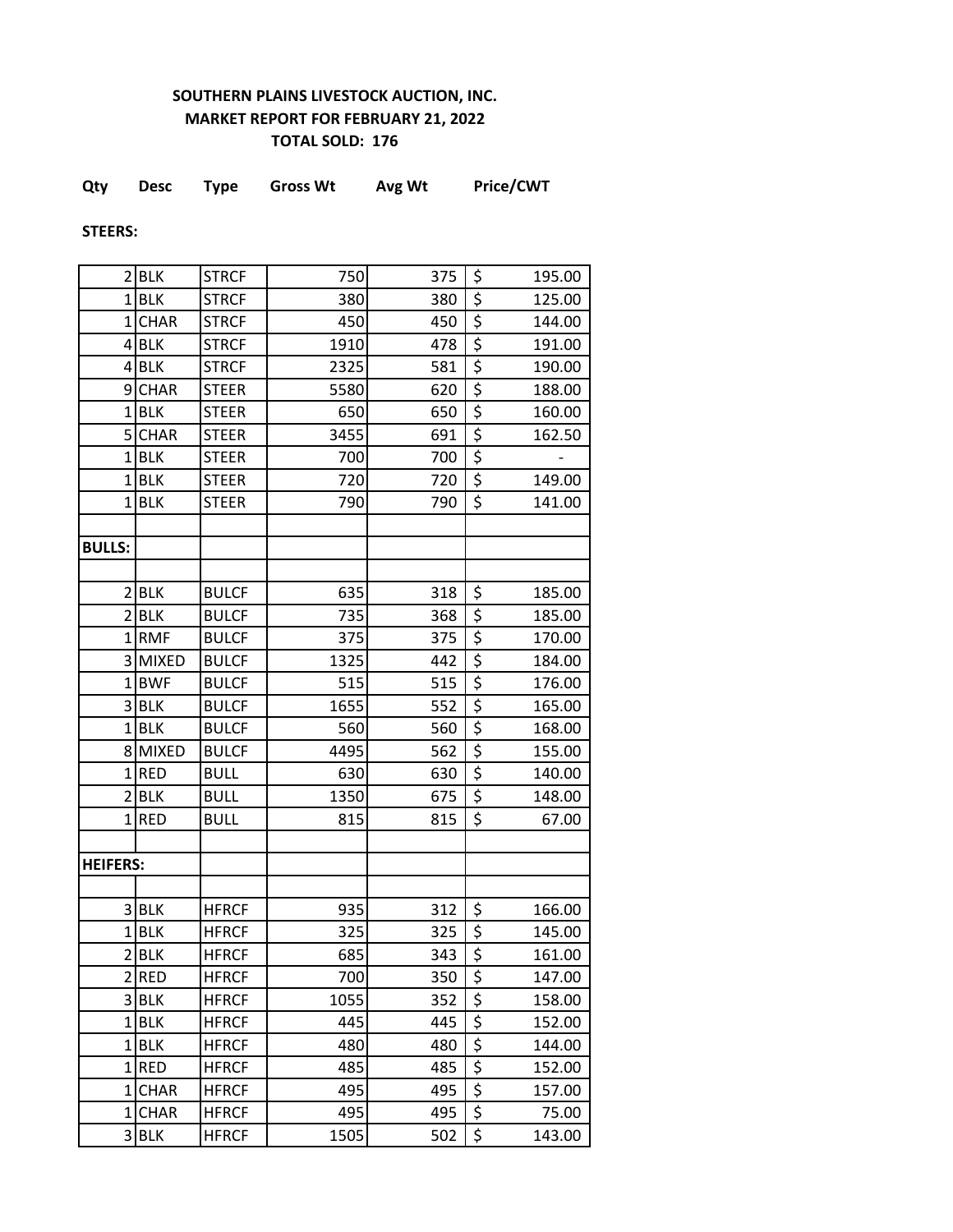| 1              | BLK                | <b>HFRCF</b> | 505          | 505            | \$                              | 145.00         |
|----------------|--------------------|--------------|--------------|----------------|---------------------------------|----------------|
|                | $1$ RED            | <b>HFRCF</b> | 525          | 525            | $\overline{\boldsymbol{\zeta}}$ | 51.00          |
|                | $5$ BLK            | <b>HFRCF</b> | 2835         | 567            | $\overline{\xi}$                | 153.00         |
|                | $1$ RED            | <b>HFRCF</b> | 580          | 580            | $\overline{\boldsymbol{\zeta}}$ | 110.00         |
| $\overline{2}$ | <b>RED</b>         | <b>HFRCF</b> | 1190         | 595            | $\overline{\xi}$                | 148.00         |
| 6              | <b>BLK</b>         | <b>HFRCF</b> | 3575         | 596            | $\overline{\xi}$                | 141.00         |
|                | $1$ BLK            | <b>HFR</b>   | 600          | 600            | $\overline{\xi}$                | 144.00         |
| 6              | <b>CHAR</b>        | <b>HFR</b>   | 3735         | 623            | $\overline{\xi}$                | 154.50         |
|                | $1$ RED            | <b>HFR</b>   | 660          | 660            | \$                              | 129.00         |
| $\overline{2}$ | <b>BLK</b>         | <b>HFR</b>   | 1355         | 678            | $\overline{\xi}$                | 137.00         |
| 1              | <b>BLK</b>         | <b>HFR</b>   | 690          | 690            | $\overline{\xi}$                | 141.00         |
| $\overline{2}$ | <b>BLK</b>         | <b>HFR</b>   | 1400         | 700            | $\overline{\boldsymbol{\xi}}$   | 144.00         |
| $\mathbf{1}$   | <b>BLK</b>         | <b>HFR</b>   | 720          | 720            | \$                              | 100.00         |
| $\mathbf{1}$   | <b>BLK</b>         | <b>HFR</b>   | 800          | 800            | $\overline{\xi}$                | 116.00         |
| 1              | <b>BLK</b>         | <b>HFR</b>   | 900          | 900            | $\overline{\xi}$                | 128.00         |
|                | $1$ RED            | <b>HFR</b>   | 1155         | 1,155          | \$                              | 100.00         |
|                |                    |              |              |                |                                 |                |
| COWS:          |                    |              |              |                |                                 |                |
|                |                    |              |              |                |                                 |                |
| $\mathbf 1$    | <b>BLK</b>         | COW          | 820          | 820            | $\overline{\boldsymbol{\zeta}}$ | 93.00          |
|                | $1$ BLK            | COW          | 850          | 850            | \$                              | 50.00          |
| $\mathbf{1}$   | <b>BLK</b>         | COW          | 865          | 865            | $\frac{5}{5}$                   | 36.00          |
|                | $1$ BLK            | COW          | 900          | 900            |                                 | 30.00          |
|                | 1BMF               | COW          | 930          | 930            | $\overline{\xi}$                | 56.00          |
| 1              | <b>BLK</b>         | COW          | 1035         | 1,035          | $\overline{\xi}$                | 51.00          |
|                | 1RWF               | COW          | 1040         | 1,040          | $\overline{\xi}$                | 68.00          |
|                | $1$ BLK            | COW          | 1050         | 1,050          | $\overline{\xi}$                | 61.00          |
|                | $1$ BLK            | COW          | 1060         | 1,060          | \$                              | 74.00          |
|                | $1$ BLK            | COW          | 1065         | 1,065          | $\overline{\xi}$                | 66.00          |
| 1              | <b>BLK</b>         | COW          | 1110         | 1,110          | $\overline{\xi}$                | 46.00          |
|                | 1BLK               | COW          | 1130         | 1,130          | $\overline{\xi}$                | 72.00          |
| 1              | BMF                | COW          | 1135         | 1,135          | \$                              | 100.00         |
|                | $1$ BLK            | COW          | 1145         | 1,145          | $\overline{\xi}$                | 68.00          |
|                | 1BMF               | COW          | 1150         | 1,150          | $\overline{\boldsymbol{\zeta}}$ | 88.00          |
|                | $1$ BLK<br>$1$ BLK | COW<br>COW   | 1155<br>1200 | 1,155<br>1,200 | \$<br>$\overline{\xi}$          | 94.00<br>66.00 |
| 1              | BLK                | COW          | 1215         | 1,215          | $\overline{\boldsymbol{\zeta}}$ | 78.00          |
|                | $1$ BLK            | COW          | 1220         | 1,220          | $\overline{\xi}$                | 78.00          |
|                | $1$ BLK            | COW          | 1230         | 1,230          | \$                              | 75.00          |
|                | $1$ BLK            | COW          | 1230         | 1,230          | \$                              | 71.00          |
|                | 1BMF               | COW          | 1235         | 1,235          | \$                              | 71.00          |
|                | $1$ BLK            | COW          | 1255         | 1,255          | $\overline{\xi}$                | 77.00          |
|                | $1$ BLK            | COW          | 1265         | 1,265          | \$                              | 76.00          |
| 1              | BLK                | COW          | 1275         | 1,275          | $\overline{\xi}$                | 76.00          |
|                | $1$ BLK            | COW          | 1275         | 1,275          | $\overline{\xi}$                | 79.00          |
|                | $1$ BLK            | COW          | 1280         | 1,280          | $\overline{\boldsymbol{\zeta}}$ | 76.00          |
|                | $1$ BLK            | COW          | 1295         | 1,295          | \$                              | 6.00           |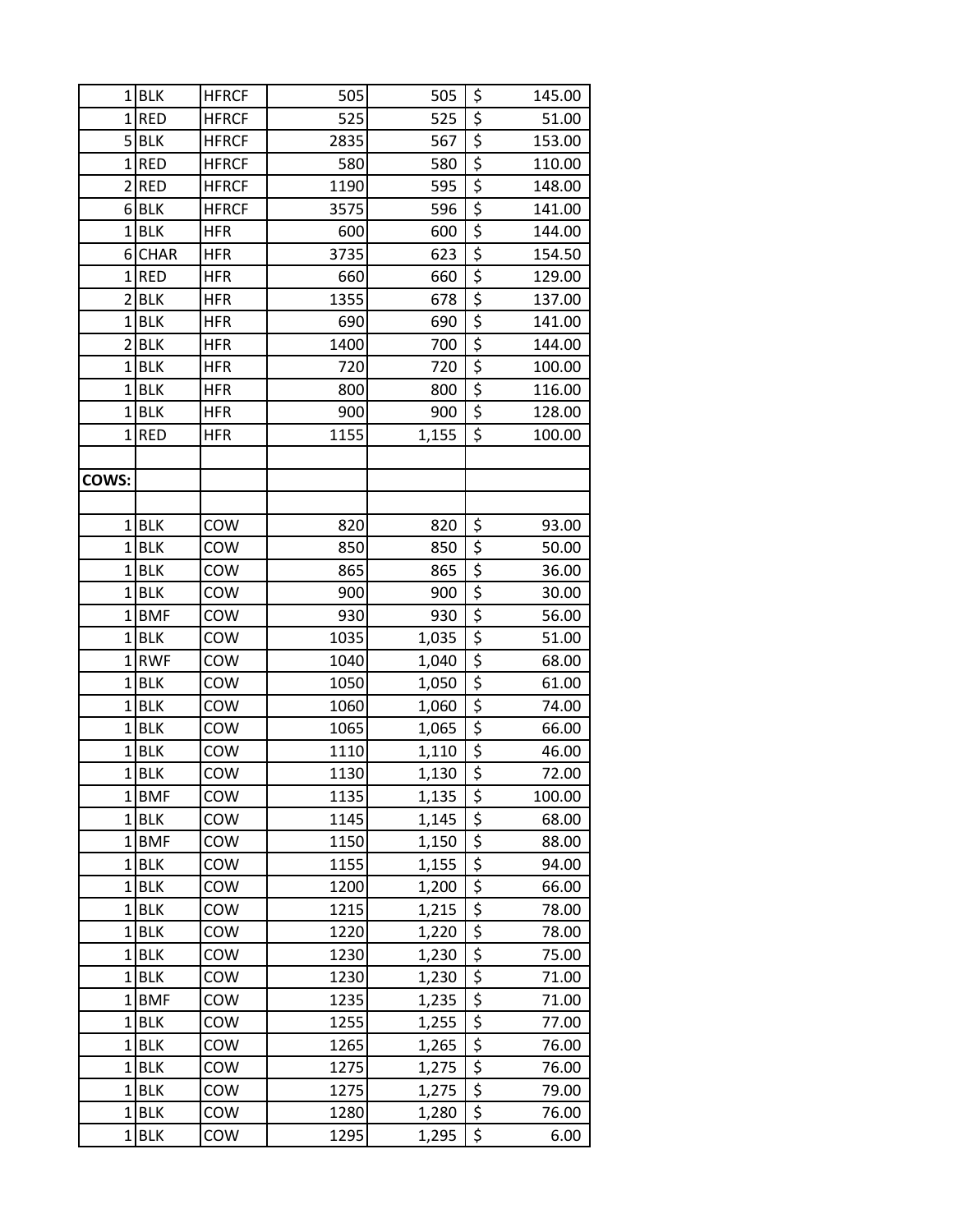|                | $1$ BLK        | COW          | 1300 | 1,300 | \$                                  | 75.00    |
|----------------|----------------|--------------|------|-------|-------------------------------------|----------|
|                | $1$ <b>BMF</b> | COW          | 1310 | 1,310 | \$                                  | 65.00    |
|                | $1$ BLK        | COW          | 1325 | 1,325 | $\overline{\xi}$                    | 78.00    |
|                | $1$ BLK        | COW          | 1325 | 1,325 | $\overline{\xi}$                    | 75.00    |
| $1\vert$       | <b>BLK</b>     | COW          | 1325 | 1,325 | $\frac{1}{5}$                       | 73.00    |
|                | $1$ BLK        | COW          | 1335 | 1,335 | \$                                  | 66.00    |
|                | $1$ BLK        | COW          | 1345 | 1,345 | \$                                  | 72.00    |
|                | $1$ <b>BMF</b> | COW          | 1355 | 1,355 | $\frac{1}{5}$                       | 76.00    |
|                | $1$ BMF        | COW          | 1370 | 1,370 | $\overline{\xi}$                    | 73.00    |
| $1\vert$       | <b>BLK</b>     | COW          | 1370 | 1,370 | $rac{5}{5}$                         | 80.00    |
|                | $1$ BLK        | COW          | 1398 | 1,398 |                                     | 79.00    |
|                | $1$ BLK        | COW          | 1398 | 1,398 | $\overline{\xi}$                    | 79.00    |
| 1              | BLK            | COW          | 1398 | 1,398 | $\overline{\xi}$                    | 79.00    |
|                | $1$ BLK        | COW          | 1400 | 1,400 | $\overline{\boldsymbol{\zeta}}$     | 76.00    |
| $\mathbf{1}$   | <b>BLK</b>     | COW          | 1410 | 1,410 | $\frac{1}{5}$                       | 79.00    |
|                | $1$ BLK        | COW          | 1410 | 1,410 | $\overline{\xi}$                    | 79.00    |
|                | $1$ BLK        | COW          | 1410 | 1,410 | $\overline{\xi}$                    | 79.00    |
|                | $1$ BLK        | COW          | 1415 | 1,415 | $rac{5}{5}$                         | 77.00    |
| $\mathbf{1}$   | <b>CHAR</b>    | COW          | 1425 | 1,425 |                                     | 40.00    |
| 1              | BLK            | COW          | 1425 | 1,425 | $\overline{\xi}$                    | 80.00    |
|                | $1$ BLK        | COW          | 1490 | 1,490 | \$                                  | 82.00    |
|                | $1$ BLK        | COW          | 1495 | 1,495 | $\overline{\xi}$                    | 80.00    |
|                | $1$ BLK        | COW          | 1527 | 1,527 | \$                                  | 83.00    |
| $1\vert$       | <b>BLK</b>     | COW          | 1527 | 1,527 | $\overline{\xi}$                    | 83.00    |
| 1              | <b>BLK</b>     | COW          | 1527 | 1,527 | \$                                  | 83.00    |
|                | $1$ BLK        | COW          | 1530 | 1,530 | $\overline{\xi}$                    | 84.00    |
|                | $1$ BLK        | COW          | 1530 | 1,530 | $\frac{1}{5}$                       | 84.00    |
|                | $1$ RED        | COW          | 1550 | 1,550 | $\overline{\xi}$                    | 77.00    |
| $\mathbf{1}$   | <b>BLK</b>     | COW          | 1635 | 1,635 | $\frac{5}{5}$                       | 89.00    |
|                | $1$ BLK        | COW          | 1675 | 1,675 |                                     | 85.00    |
|                | 1BLK           | COW          | 1785 | 1,785 | $\overline{\boldsymbol{\varsigma}}$ | 76.00    |
| <b>BULLS:</b>  |                |              |      |       |                                     |          |
|                |                |              |      |       |                                     |          |
|                | $1$ BLK        | <b>BULL</b>  | 1675 | 1,675 | \$                                  | 35.00    |
|                | 1BLK           | <b>BULL</b>  | 1905 | 1,905 | $\overline{\xi}$                    | 91.00    |
|                | $1$ <b>BLK</b> | <b>BULL</b>  | 2245 | 2,245 | $\overline{\xi}$                    | 105.00   |
|                |                |              |      |       |                                     |          |
| <b>CALVES:</b> |                |              |      |       |                                     | Price/HD |
|                |                |              |      |       |                                     |          |
|                | $1$ RMF        | <b>BULCF</b> | 265  | 265   | \$                                  | 200.00   |
|                | $1$ BLK        | <b>STRCF</b> | 275  | 275   | \$                                  | 450.00   |
| 1 <sup>1</sup> | <b>CHAR</b>    | <b>STRCF</b> | 345  | 345   | $\overline{\boldsymbol{\zeta}}$     | 60.00    |
|                |                |              |      |       |                                     |          |
| <b>PAIRS:</b>  |                |              |      |       |                                     | Price/PR |
|                |                |              |      |       |                                     |          |
|                | $1$ BLK        | COW          | 1240 | 1,240 | $\ddot{\varsigma}$                  | 1,060.00 |